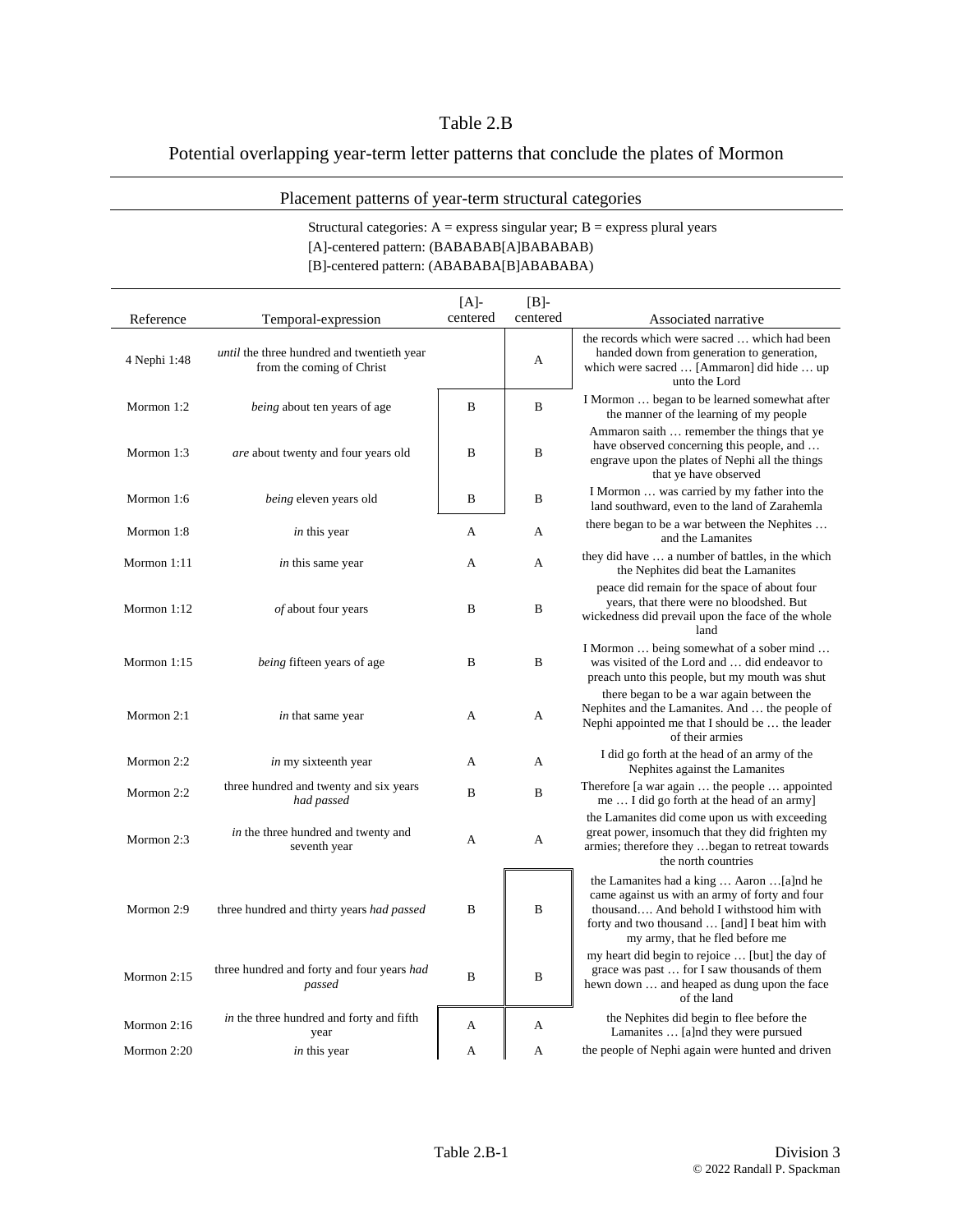|             |                                                                    | $[A]$ -  | $[B]$ -  |                                                                                                                                                                                                                                                                                                          |
|-------------|--------------------------------------------------------------------|----------|----------|----------------------------------------------------------------------------------------------------------------------------------------------------------------------------------------------------------------------------------------------------------------------------------------------------------|
| Reference   | Temporal-expression                                                | centered | centered | Associated narrative                                                                                                                                                                                                                                                                                     |
| Mormon 2:22 | in the three hundred and forty and sixth<br>year                   | А        | A        | [the Lamanites] began to come upon us again.<br>And  I did speak unto my people and did urge<br>them with great energy  and  they did not<br>flee  but did stand with boldness  [and] they<br>did flee from before us                                                                                    |
| Mormon 2:28 | the three hundred and forty and ninth year<br>had passed           | А        | A        | we did go forth against the Lamanites and the<br>robbers of Gaddianton until we had again taken<br>possession of the lands of our inheritance                                                                                                                                                            |
| Mormon 2:28 | in the three hundred and fiftieth year                             | А        | А        | we made a treaty with the Lamanites and the<br>robbers of Gaddianton, in the which we did get<br>the lands of our inheritance divided                                                                                                                                                                    |
| Mormon 3:1  | ten years more had passed                                          | B        | B        | the Lamanites did not come to battle until                                                                                                                                                                                                                                                               |
| Mormon 3:4  | this tenth year <i>had passed</i>                                  | А        | A        | after  the king of the Lamanites sent an epistle<br>unto me  they were preparing to come again to<br>battle  [a]nd I did cause my people that they<br>should gather  and fortify against them with all<br>our force                                                                                      |
| Mormon 3:4  | making  three hundred and sixty years<br>from the coming of Christ | B        | B        | after this tenth year had passed                                                                                                                                                                                                                                                                         |
| Mormon 3:7  | in the three hundred and sixty and first<br>year                   | А        | А        | the Lamanites did come  to battle against us                                                                                                                                                                                                                                                             |
| Mormon 3:7  | <i>in</i> that year                                                | A        | A        | we did beat them, insomuch that they did return to<br>their own lands again                                                                                                                                                                                                                              |
| Mormon 3:8  | in the three hundred and sixty and second<br>year                  | А        | A        | they did come down again to battle  [a]nd we<br>did beat them again  I Mormon did utterly<br>refuse from this time forth to be a commander and<br>a leader of this people because of their<br>wickedness and abomination                                                                                 |
| Mormon 4:1  | in the three hundred and sixty and third<br>year                   | А        | A        | the Nephites did go up with their armies to battle<br>[and] were driven back  [and] the Lamanites<br>did slay many of the Nephites and did take<br>many prisoners                                                                                                                                        |
| Mormon 4:7  | in the three hundred and sixty and fourth<br>year                  | А        | А        | the Lamanites did come against the city Teancum<br>[and] they were repulsed and driven back<br>[and] the Nephites  went forth in their own<br>might and took possession again of the city<br>Desolation  and there had been thousands slain<br>on both sides                                             |
| Mormon 4:10 | the three hundred and sixty and sixth year<br>had passed           | A        | А        | [after]  the Lamanites came again upon the<br>Nephites to battle  [a]nd yet the Nephites<br>repented not of the evil which they had done                                                                                                                                                                 |
| Mormon 4:15 | <i>in</i> the three hundred and sixty and seventh<br>year          | A        | A        | the Nephites being angry because the Lamanites<br>had sacrificed their women and their children<br>they did beat again the Lamanites and drive them<br>out of their lands                                                                                                                                |
| Mormon 4:16 | until the three hundred and seventy and<br>fifth year              | A        | A        | the Lamanites did not come again against the<br>Nephites                                                                                                                                                                                                                                                 |
| Mormon 4:17 | <i>in</i> this year                                                | А        | A        | [the Lamanites] did come down against the<br>Nephites with all their powers, and they were not<br>numbered because of the greatness of their<br>number. And from this time forth did the Nephites<br>gain no power over the Lamanites, but began to<br>be swept off by them even as a dew before the sun |
| Mormon 5:5  | three hundred and seventy and nine years<br>passed                 | B        | B        | whatsoever lands we had passed by and the<br>inhabitants thereof were not gathered in were<br>destroyed by the Lamanites; and their towns and<br>villages and cities were burned with fire                                                                                                               |
| Mormon 5:6  | in the three hundred and eightieth year                            | A        | А        | the Lamanites did come again against us to battle<br>[a]nd we did stand against them boldly. But it<br>was all in vain, for so great were their numbers<br>that we did again take to flight                                                                                                              |